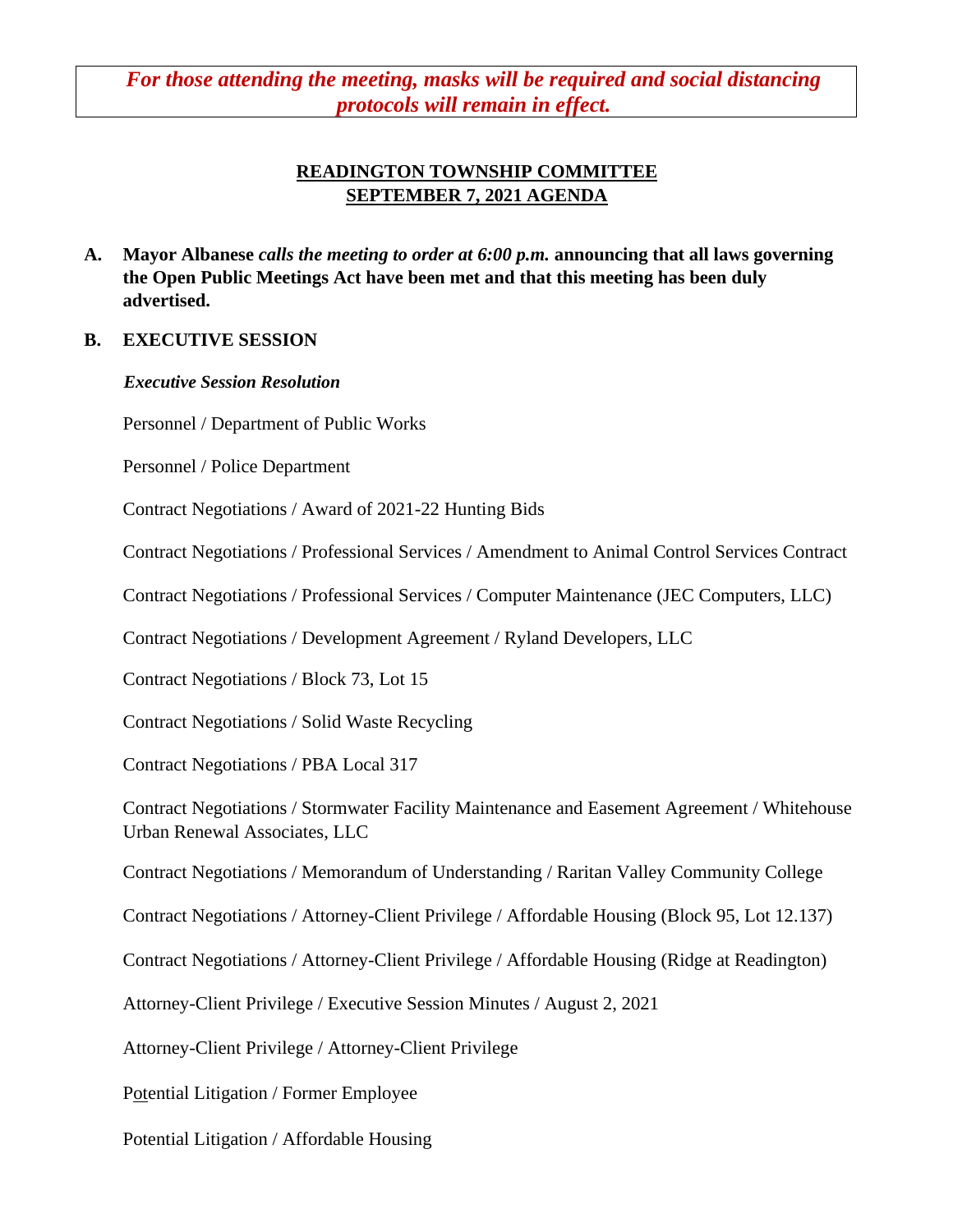Litigation / Civil Action Summons / Rosehill and Rosedale Cemetery Associations vs. Township of Readington and the Township Committee of the Township of Readington

# **C. SALUTE TO FLAG**

## **D. REPORT ON EXECUTIVE SESSION**

#### **E. CONSENT AGENDA**

All items listed with an asterisk "\*" are considered to be routine by the Township Committee and will be enacted by one motion. There will be no separate discussion of these items unless a Committee member or citizen requests, in which event the item will be removed from the General Order of Business and considered in its normal sequence on the agenda.

- 1. *\* Resolution Authorizing the Certification of Availability Upon Adoption of the 2021 Budget*
- 2. *\* Discharge of Affordable Housing Agreement / Discharge of Mortgage / Block 21.06, Lot 301.07 (Petrocelli)*
- 3. *\* Release of Board of Health Escrow / Block 20, Lot 14 (Kocur)*
- 4. *\* Resolution of the Township of Readington Authorizing the Acceptance of the State of New Jersey Department of Law and Public Safety, Office of Attorney General SFY21 Body-Worn Camera Grant Program State Fiscal Year 2021*
- 5. *\* Release of Hunting Security Deposit / Block 75, Lot 19.01 (Cunningham Rod and Gun Club)*
- 6. *\* New Jersey State Firemen's Association Application for Membership (Alexandra Rathborne)*
- 7. *\* Resolution Authorizing an Electronic Tax Sale*
- 8. *\* Resolution to Establish Tax Sale Mailing Fees*
- 9. *\* Reimbursement of Soil Witnessing Fees / Block 21, Lot 5 (518 Mountain Road)*
- 10. *\* Certificate of Completion and Compliance / Whitehouse Urban Renewal Association, LLC*

#### **F. \* APPROVAL OF MINUTES**

 *Minutes of August 2, 2021 Meeting*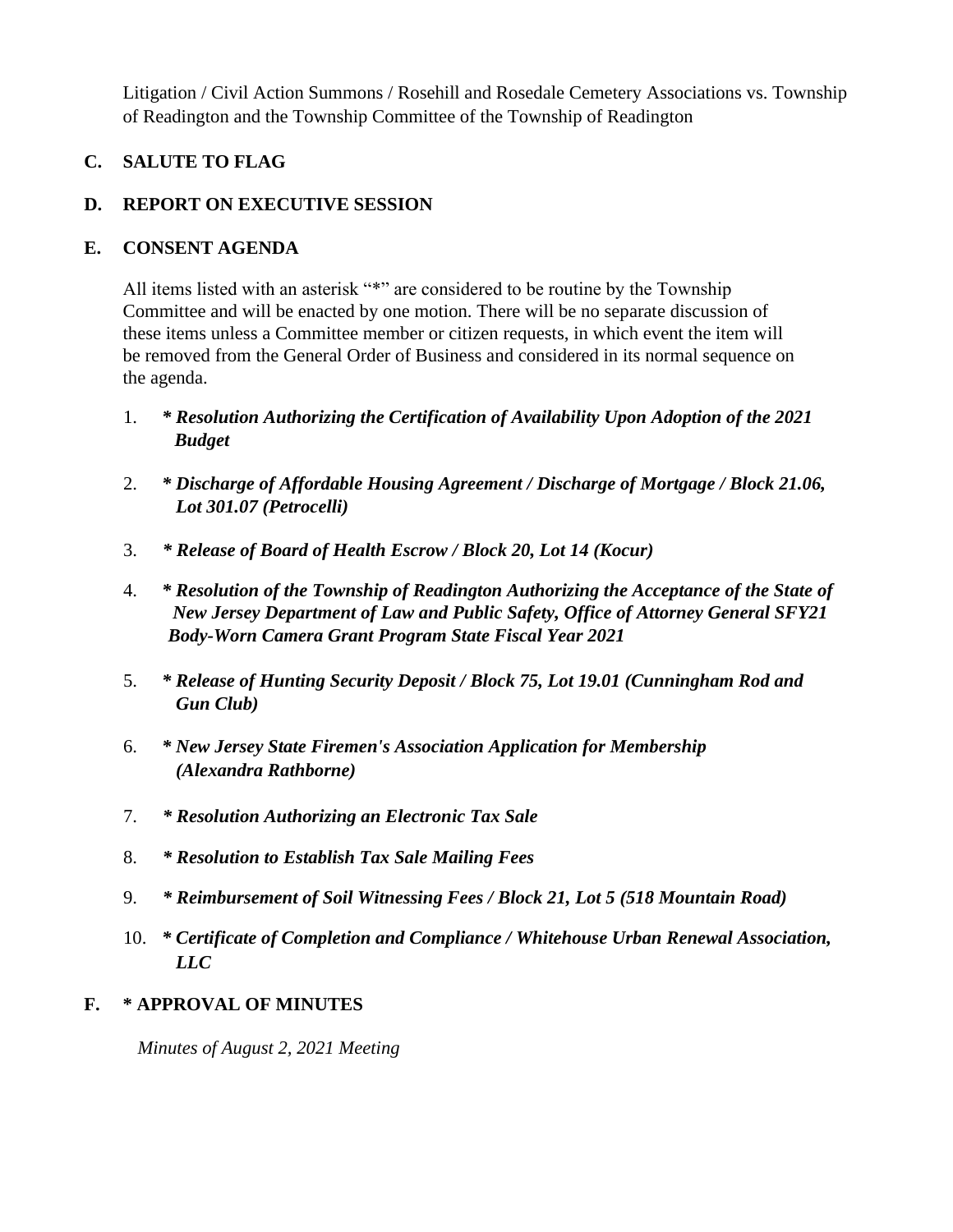#### **G. COMMENTS FROM THE PUBLIC for items listed on the agenda only**

*(Note: The Committee will take public comment on the ordinance(s) listed under Section H during the Public Hearing portion)*

#### **H. PUBLIC HEARING**

1. *An Ordinance Amending and Supplementing Ordinance #27-2021 of the Readington Township Salary Ordinance for Officers and Employees of the Township of Readington - Ordinance #30-2021*

## **I. CORRESPONDENCE / OTHER INFORMATION**

- 1. Letter dated June 1, 2021 from Deborah Franco, Elizabethtown Gas, regarding *the Petitions of Elizabethtown Gas Company Filed with the New Jersey Board of Public Utilities to Effectuate Changes to the Following Rates, 1) Basic Gas Supply Service, 2) Infrastructure Investment Program, 3) Universal Service and Life, and 4) Weather Normalization Clause, Clean Energy Program and On-System Sharing Credit.*
- 2. Memorandum dated August 10, 2021 from Maggie Schmitt, Township Clerk, Township of Branchburg, regarding *"An Ordinance Amending Article VII "Administration, Enforcement and Fees", Section 7-1 "Administration and Enforcement", Subsection 7- 1.5 "Zoning Permit and Certificate of Use: of the Land Development Ordinance of the Township of Branchburg, County of Somerset, State of New Jersey to Amend the Zoning Permit Fee."*
- 3. Letter dated August 11, 2021 from Josh Eckert, Counsel for Jersey Central Power & Light Company regarding *the Matter of the 2021/2022 Annual Compliance Filings for the Universal Service Fund Program Factors within the Societal Benefits Charges Rates.*
- 4. Letter dated August 23, 2021 from Josh Eckert, Counsel for Jersey Central Power & Light Company regarding *the Matter of the 2021/2022 Annual Compliance Filings for the Universal Service Fund Program Factors within the Societal Benefits Charges Rates, the Matter of the Provision of Basic Generation Service for the Period Beginning June 1, 2022.*
- 5. Notice from Katherine Smith, Associate Counsel, Regulatory, to Public Service and Gas Company Gas Customers in *the Matter of Public Service Electric and Gas Company's 2021/2022 Annual BGSS Company Commodity Charge Filing for its Residential Gas Customers Under its Periodic Pricing Mechanism and for Changes in its Balancing Charge.*
- 6. Notice to Public Service Electric and Gas Company Electric and Gas Customers regarding the *Matter of the 2021/2022 Annual Compliance Filings for the Universal Service Fund Programs Factors within the Societal Benefits Charge Rates-Order Approving Interim USF Rates and Lifeline Rates.*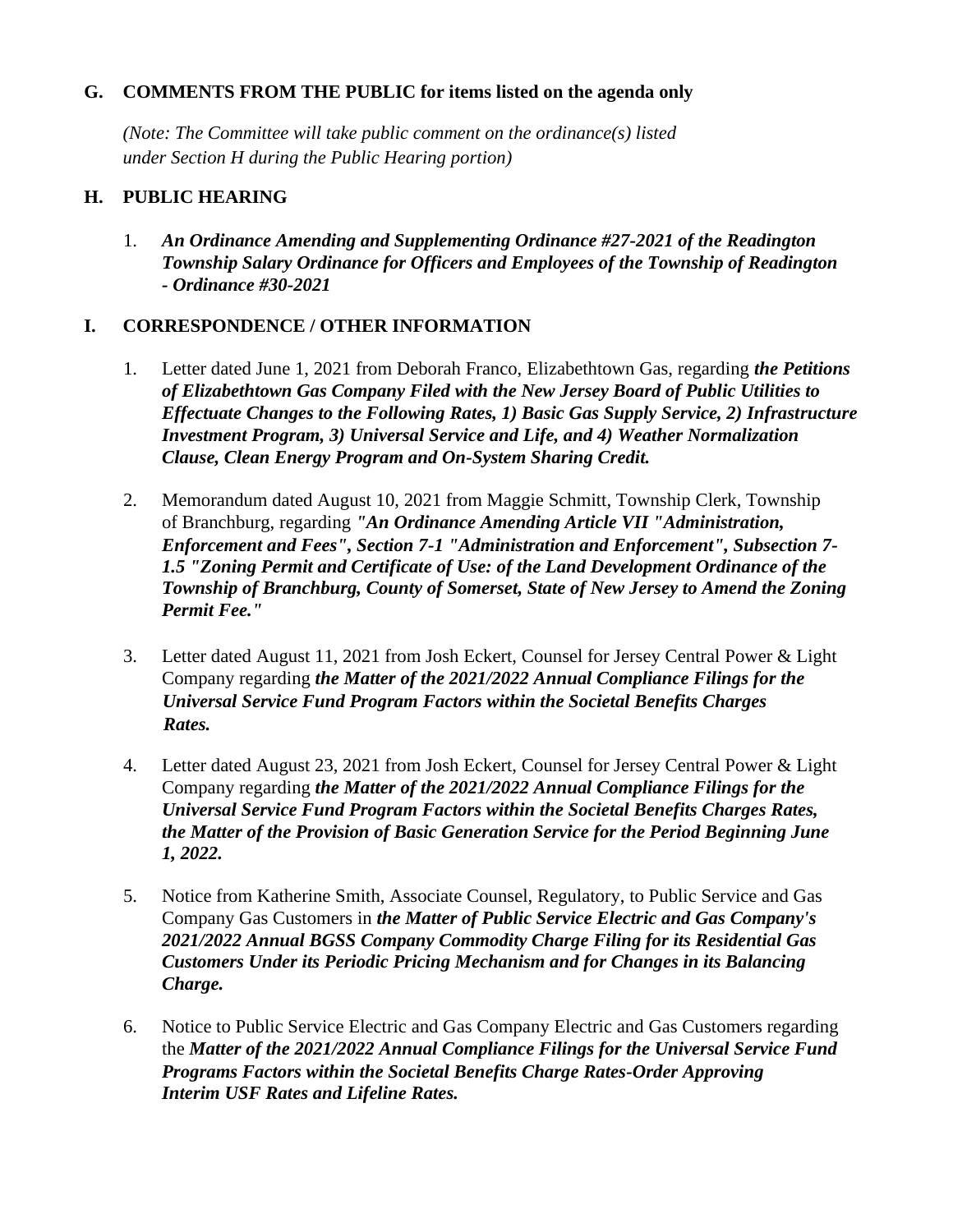#### **J. OLD BUSINESS**

1. *Resolution of the Township Committee of the Township of Readington Approving the Creation and Administration of an Emergency Temporary Approval Process for Outdoor Dining and/or Business Operations due to the COVID-19 Pandemic*

#### **K. NEW BUSINESS**

- 1. *An Ordinance Amending and Supplementing the District Regulations Contained in Article IV of Chapter 148 Entitled "Land Development" of the Code of the Township of Readington Land Use Volume to Create a Zone also Known as the Village Residential-1 Zone (VR-1)*
- 2. *An Ordinance to Provide for the Acquisition of Property Known as Block 95, Lot 12.137 in the Township of Readington, County of Hunterdon and State New Jersey from Read*
- 3. *Application for Special Events Permit / Ready Set Go Adventures / Jersey Gravel Grinder Cycling Event (September 26th)*
- 4. *Application for Special Events Permit / Black River Roasters / Food Truck Events September through December*
- 5. *Application for Special Events Permit / Stanton Reformed Church (October 23rd, rain date: October 24th) / Request to Waive Event \$100 Fee)*
- 6. *Release of Cash Performance Bonds / Whitehouse Urban Renewal / Willows at Whitehouse Station*
- 7. *Release of Performance Bond / Toll Brothers / Regency at Readington Phase I (Block 36, Lot 49)*
- 8. *Release of Performance Bond / Toll Brothers / Regency at Readington Phases 2-4 (Block 36, Lot 49)*

#### **L. ADMINISTRATOR'S REPORT**

#### **M. ATTORNEY'S REPORT**

- **N. ENGINEER'S REPORT**
- **O. COMMITTEE REPORTS**
	- 1. **John Albanese** Planning Board/Affordable Housing Recreation Social Services